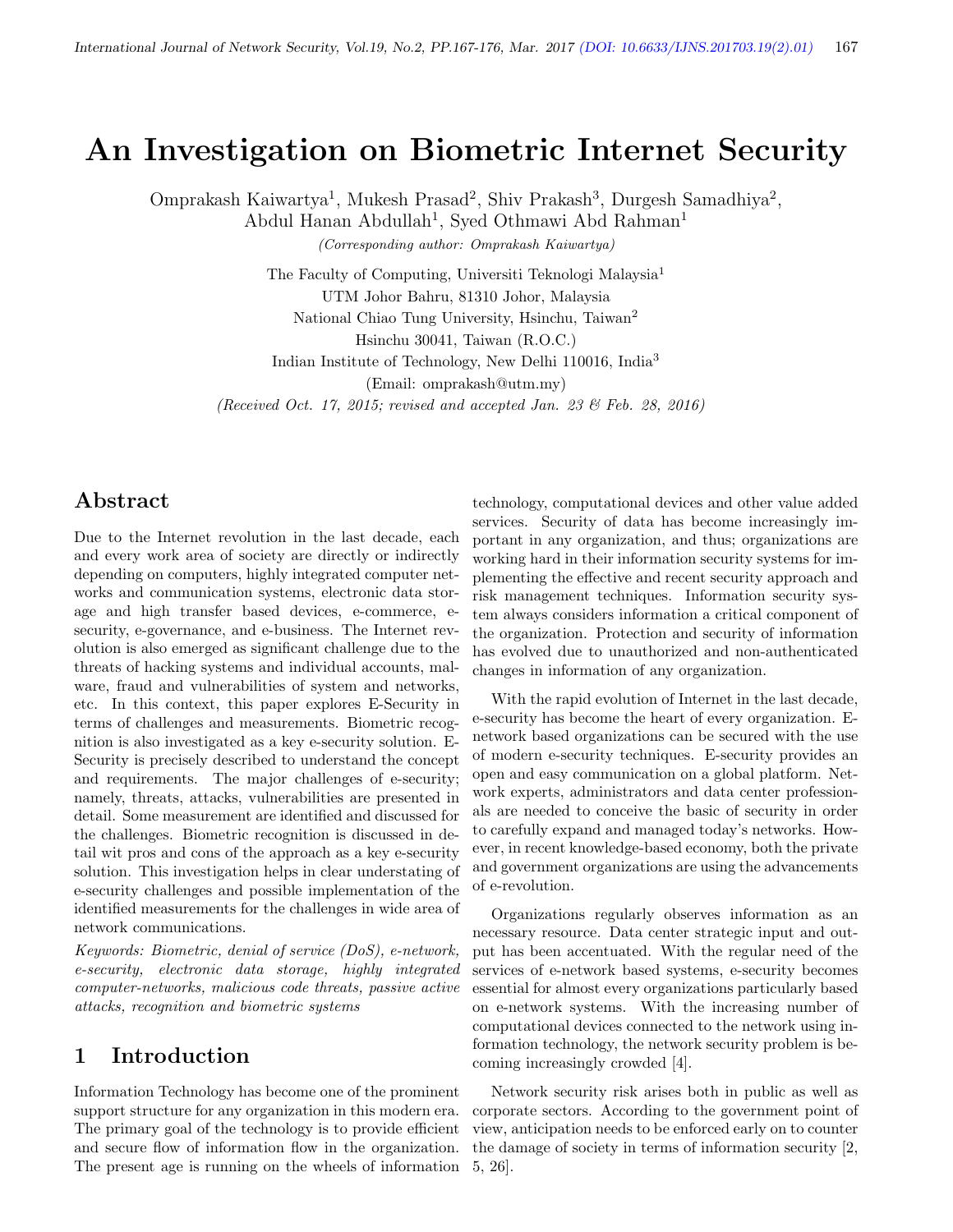# 2 E-Security

In this section, e-security is precisely explored. E-security stands for "cyber-security", "Internet-security" as well as "IT-security".

- 1) E-security or electronic information security means protection of important data and information from undefined and unauthorized disclosure, transfer, modification and deletion of the information.
- 2) It is concerned with the security of any data that passes over the e-network in electronic form.
- 3) It mainly deals in securing both information as well as the network(s) through which information flows.
- 4) E-security is protecting an organization from internal as well as external threats and attacks.
- 5) It protects information networks and communication networks from the unauthorized use of the information.
- 6) E-security also secures the intranet, extranet from the outside world.

Due to the wide spread range, vast and continuously changing nature of communication network and environment, solutions derived e-security should be flexible, adaptable and able to detect and provide solutions to different security threats. The solutions should fulfil the requirements of the organization that are based on the e-network and information based systems.

# 3 Challenges for E-Security

In this section, various challenges in the design of esecurity solutions are discussed. There are various challenges for e-security and various measures do exist to overcome these challenges. In spite of these measures, the challenges prevail in the form of newer vulnerabilities, threats and attacks. The security challenges are of many types and manifolds and each with dire consequences if it is not addressed properly. E-security provides open and easy communications as well as secure communication through the internet and electronic media. E-Security is a continuous process by which confidential and proprietary data and information are secured from the unauthorized and non-authenticated access from outside world in the network. Some Challenges for E-Security are listed below.

- 1) Protect the inadequate knowledge, data, information and tools of companies and also provides the security to internal resources and network.
- 2) To enable the secured exchange of confidential information, by keeping unscrupulous elements out and by providing the necessary hidden policies and methods.
- 3) To enable controlled access to IT network and their process, consistent with defined roles and responsibilities.
- 4) Make-up secure, effective, efficient, robust and trusted network for important and sensitive areas.
- 5) Avoid attack, fraud within business processes and transaction, and also detect the affected area also release the respond to attempted attack and fraud within the network.
- 6) Non-availability of e-security information knowledge is great challenges for e-security.
- 7) Confirm that each component of the e-world or network infrastructure is accessible when needed and also develop the verification of the transaction at the time of resource sharing.
- 8) To maintain trust and secure platform for transaction and processing in e-network and controlled access to computer systems and their processes, consistent with defined job and responsibilities.

Iterating all possible security factors and challenges are virtually impossible, we therefore categorized these e-security challenges in three main factors: threats, attacks and vulnerabilities. All three main factors threats, attacks and vulnerabilities are discussed in detail in the next sections.

# 4 Threats

Security threats are an action or process which effect on the confidentiality, integrity or availability of e-network. The threat is the result of some unauthorized disclosure, unauthorized action, and data alteration comes in the network. From an e-business concern Denial of Service (DoS) attacks come out as the most serious threat. Computer security threats are no longer limited to big companies with hundreds of employees (See Figure 1). Security threats in electronic devices such as computer deals in a various ways. There are Internet-based threats, file-based threats and social engineering threats. A security threat can be defined as potential for security violation that exists according to the circumstance, capability, action or process that could crack security and cause harm. Compute security threats could be categorized in two classes; namely, malicious code threats, transmission threats. The two threats are precisely discussed below.

### 4.1 Malicious Code Threats

On occasion mistakenly associated only with personal computer, malicious code can attack different platforms. Malicious code can be delivered by using various methods. For example, system penetration by the act of hacking and phasing via web sites and emails. Upon successful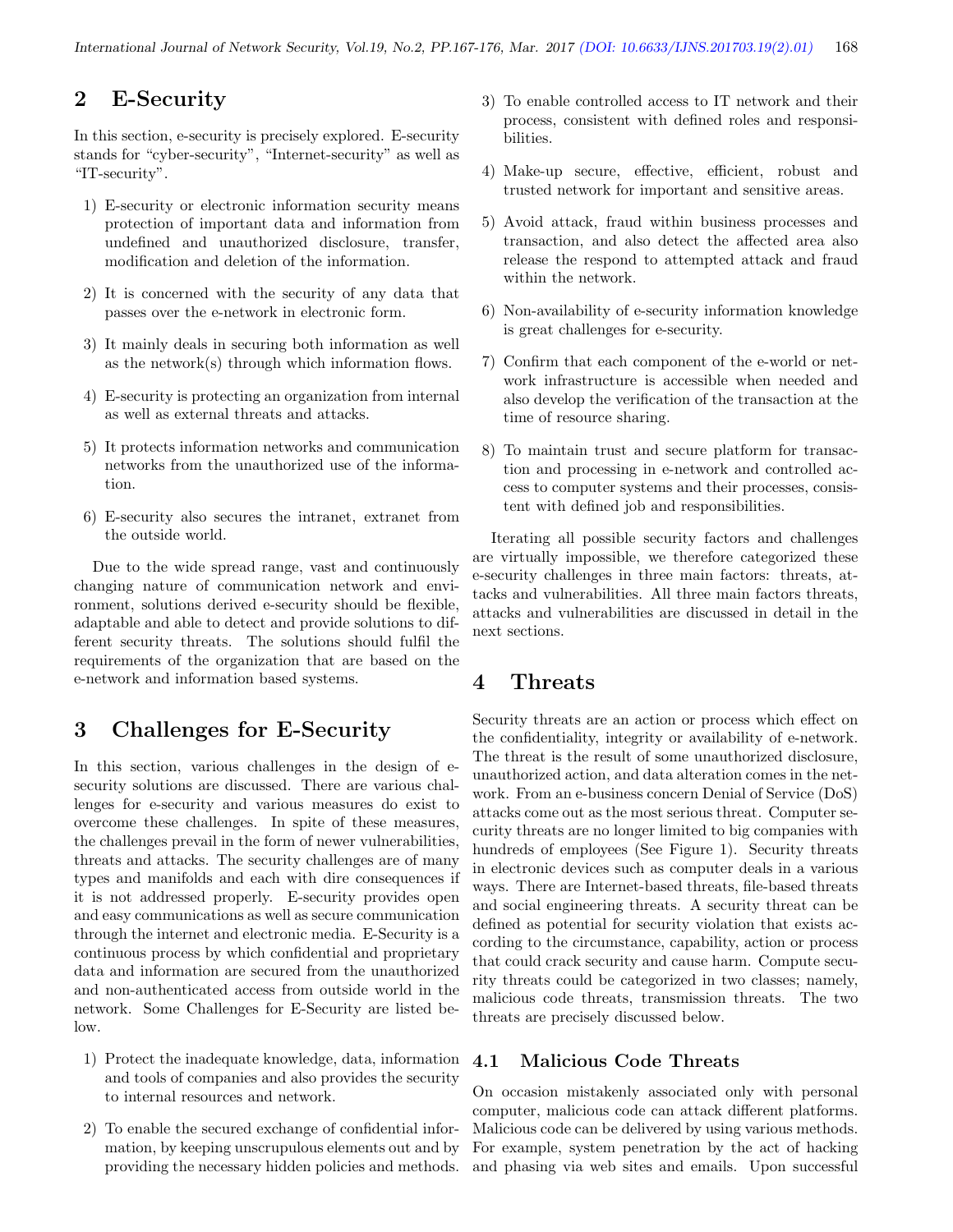delivery of malicious code, the target system can be overtaken and sensitive information can be ex-filtrated. Malicious code refers to Viruses, Worms, Trojan horses, Back door installer and other "uninvited" software. Since different name of malicious code refers to different malicious behavior, malware is common used to refer any software that performs malicious behaviors.



Figure 1: Network security issues

#### 4.2 Transaction Threats

This threat happens during the huge amount of valid/invalid data is issued to a server. Because the server can only handle and process certain data threshold at any processing time or given time, the server can be overflowed with data amount that excess the data threshold vastly. As a result, the availability of the server is compromised. Generally transaction threat refers to Denial of Service (DoS), and DoS can be achieved by SYN flood, ping of death for example. Alternatively, DoS can also be achieved with large amount of legitimate requests in a short period of time

# 5 Attacks

Any action that makes adjustment with the security mechanism of sensitive information bought by an organization or individual is referred as attacks. The nature of attack that concerns an organization or individual varies greatly from one network to another. In general, attacks are either intentional or unintentional acts that attempt to cause of information or data loss. Ultimately all attacks are developed and originated by people with an aim to steal, cause validation, damage to the system, etc. "security attack is an attempt on system security that break up and violate the securing policy of an e-network". Security attacks are classified into two classes; namely, passive attacks, active attacks. The two attaches are precisely discussed below.

#### 5.1 Passive Attacks

The aim of passive attack is to gain data that is being transmitted over the network. Passive attacks are in the nature of eavesdropping, and monitoring the transaction over the network. These attacks are somewhat challenging to detect because their non-involvement with any modification or alteration of information. Passive attacks can be further divided into two types:

- 1) Release of Message Contents: for example, eavesdropping on network transmission, detect the e-mail in the network, extracting data from the file.
- 2) Traffic Analysis: for example, location of data, frequency of the communication and length of the data packet.

#### 5.2 Active Attacks

The active attacks involve with data alternation or develop the false data in the e-network. These attacks needed the attacker to be capable to transmit data to both the direction of network either may be client or server, or can block the information in one or both directions. It is also likely to perform attack like man-in-the-middle. In such scenario, the attacker can be the role of client/server during authentication procedure. The server/client will not identify that the source of the data is not the authenticated party. Active attacks may be sub-divided into four groups: Masquerade, Replay, modification message, and Denial of service.

## 6 Vulnerabilities

The frequent attacks during the several years, and the speed and spread of these attacks, notices a serious security vulnerability problem in our e-world. Vulnerabilities causes due to weakness of the software program or may be hardware used on a server or a client that can be exploited by a determined raider to get access to or abandon a network. We define System vulnerability as a situation, in which hacker or the attacker can access the resources and data in the absence or weakness of security constrains or technical, physical or other authorities that could be used by a threat. Vulnerabilities are flaws in a computer application that created weakness in the overall security mechanism of computer or network. Vulnerabilities in the hardware and software as well as same in policies and procedure, mainly security methods, applications and process that are using in computer networks. There is not any definite list of each and every possible sources of mentioned system vulnerabilities. The main causes of vulnerabilities are, Password management flaws, Fundamental operating system design flaws, software bugs, and unchecked user data. Some common expels of vulnerabilities are: Buffer overflows, Dangling pointers, Input validation errors, SQL injection, E-mail injection, Race condition, Simulink races, User interface failures etc.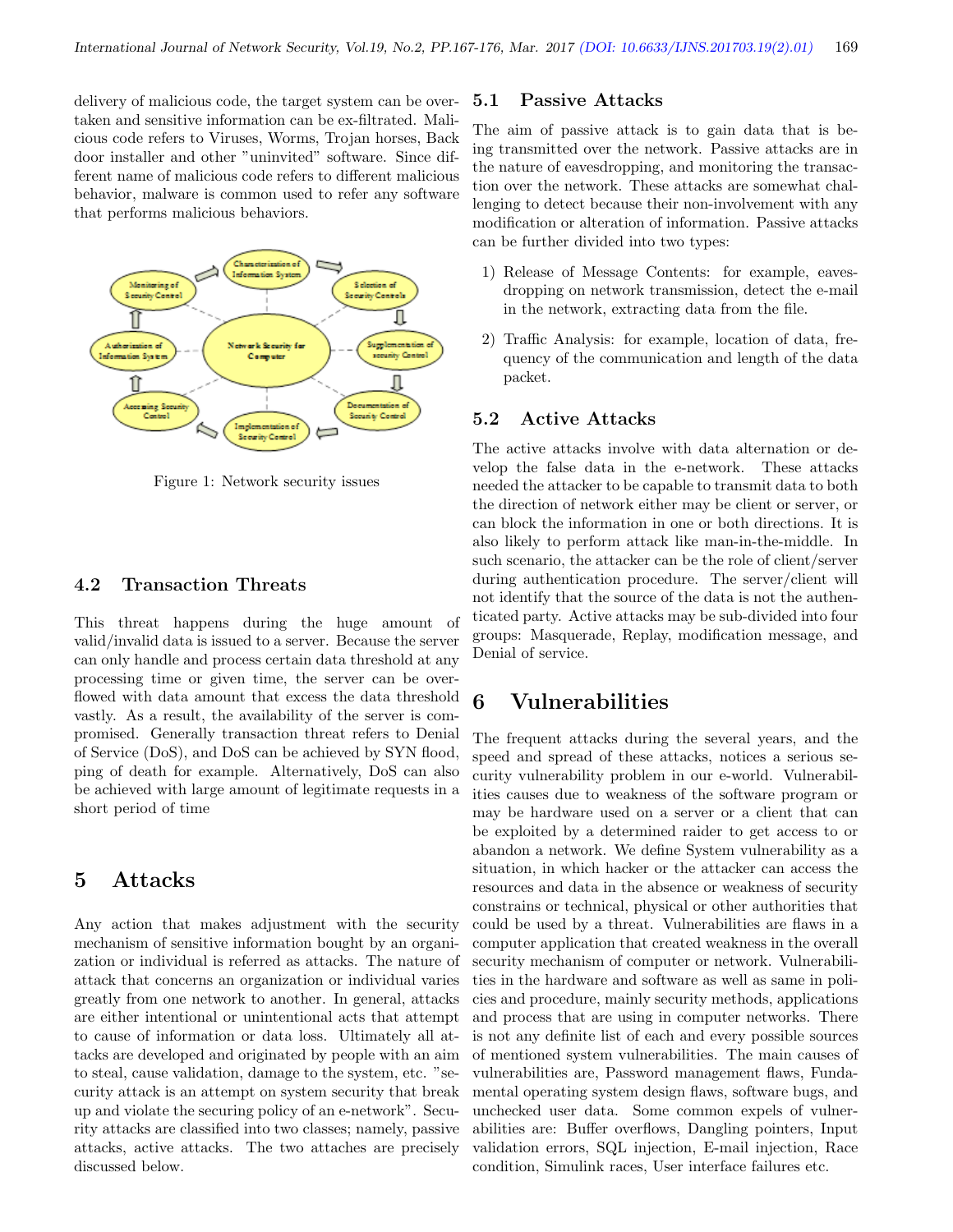# 7 E-Security Measurement And Biometric Recognition

In this section, common e-security measures have been identified and bio-metric recognition is discussed as key e-security solution.

#### 7.1 E-Security Measurement

Effective e-security policy must consist of the objectives; namely, confidentiality, integrity, availability, legitimate use (identification, authentication, and authorization), auditing or traceability and non-repudiation. Common e-security measures are listed below.

- 1) Authentication: A digital certificate that approve authentication during the use of any individual's unique signing key. Basically, authentication mechanisms [6, 22] that existed today use one or more of the authenticators (factors) viz. Knowledge-based, Possession-based and Physiology-based. Knowledgebased is an authenticator only the individual knows, which typically denotes to PIN, pass phrase or a response to a secret security question. In the possession-based is an authenticator only the individual possesses, which usually refers to keys, smart cards and tokens. Physiology-based is an authenticator only the individual is or can do, referring to biometrics. Knowledge and possession-based authentication mechanisms imply that users in order to be granted access to a system, building, service - need to carry or remember the authenticator.
- 2) Access Controls: This limits unlike classes of users to subsets of information and make sure that they only access authorized data and services. Network constraints to safe access of other computer systems and network.
- 3) Encryption Policy: By this policy original data should be changed in the cipher data form for security point of view.
- 4) Intrusion Detection: These product monitor system and network activity to spot any attempt being made to gain access.

A major e-security policy of is ISO/IEC 27001. The main features of ISO/IEC 27001 are; namely, reviewing, the security policy, acceptable use policy. The prevention methods can be also applied for malware, such as antivirus software, firewalls deployment, preventing the download of extruder programs and documents by the Internet and make sure your staff adhere to this policy and also apply the malware alert service in computer network and system. The key components of fine-grained access control implementation in a corporate server environment. The above analysis of e-security and its measures gives some precise practices for e-security which are described in next paragraph.

Either defines, deploys organization level security policies or enabled security threat preventive measures. Check the authorization level of computer network from the outside world. With appropriate modification, these measures can also be applied in wide area of communication networks where security is prime concern during information forwarding in communication [6, 10, 11, 12, 13, 14, 15, 16, 17, 19, 32, 33].

### 7.2 Biometric Recognition: As a Key E-Security Solution

Biometric Recognition is the statistical analysis and measurement of folks' physical and interactive characteristics [21, 23]. The technique is primarily used for identification, access control and identifying individuals that are under surveillance. The basic evidence of biometric authentication is that each person is unique. She can be identified by her intrinsic physical or behavioral traits. The term "biometric" is consequent from the Greek words "bio" means life and "metric" means to measure. Information security is an unlimited concern to electronic users, which is not only a technical challenge, but also related to human factors. For example one of the key issues in Malaysia related to Internet banking is the pathetic security used for Internet banking application. Hence it is an important study to investigate further the solution and enhance the security issues in Internet banking applications. Modern world is fast world, billions of transactions occur each minute. On behalf of these transactions, data prerequisite to be readily available for the unpretentious. Biometric Recognition is normally considered as physiological or behavioral characteristic based recognition [3]. Physiological characteristic represents to stable characteristics of human beings including fingerprints, structure of face, eyes, ears, hands, legs, and fingers, the pattern of hairs, teeth, and samples of DNA structure. Physiological characteristics of each individual are normally permanent and distinctive. It changes only due to fatal accidents, serious illnesses, genetically induced defects, or in some cases changes due to aging. Behavioral characteristics are represented by the day-to-day way of living life by the particular human being. Interactions with other human beings are also include to measure the behavioral characteristics. Biometric recognition can be utilized as a key e-security solution. Biometric recognition generally works in five steps. The steps and the actions needs to be executed in the corresponding steps are listed below.

- 1) Sample acquisition: Collection of biometric data using appropriate sensors.
- 2) Feature extraction: Conversion of biometric data into templates.
- 3) Storage: Storage of templates in appropriate memory which depends on the application.
- 4) Matching: authentication of user by comparing bio-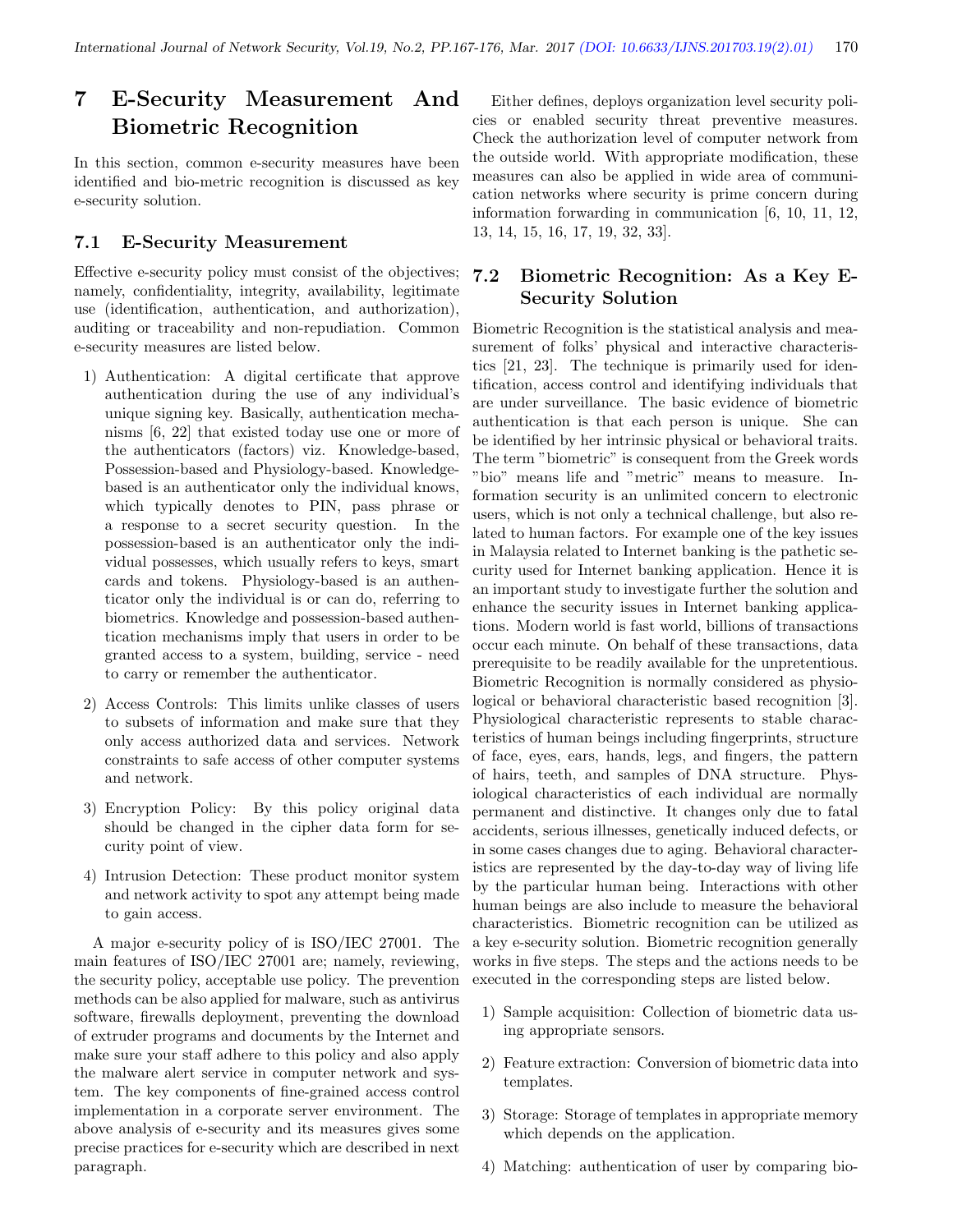metric template of the user with the existing templates stored in the database.

5) Decision: Based on the result of the matching, the user will be authorized or denied to access the resources.

Biometric system is a pattern recognition system that recognizes the user's identity through their physical or behavioral traits. For using biometric system authentication, the user has to firstly enrollment in biometric systems. Based on application context, biometric system operates in one of two modes; verification and identification for user authentication. During enrollment (cf. Figure 2), features of the individual are extracted from the sensor or user interface and converted into templates. The templates are stored in the system database. Verification (cf. Figure 3) is used for one to one match. It validates a person's identity by comparing his captured biometric traits with the specific biometric template that is stored in system database. Verification method can be used with either centralized storage or distributed storage.

In verification with centralized storage, database exists in a centralized mode in which all biometric templates are stored. From the system database, a specific template is retrieved for comparison with live person's physical or behavioral traits and both data can be either match or not. Two types of error is possible in verification; namely, false match or false positive, false negative or false rejection. In false matches or false positive, a person is not who he claims, but the system accepts it, Acceptance of pretender. In false rejection or false negative, a person is who he claims to be but the system fails to accept, rejection of legitimate person. False rejection will cause unnecessary inconvenience to an innocent individual, whereas the false match is more dangerous as they allow an imposter to pass.

In verification with distributed storage, biometric data stored in a memory device that is carried by individual, for example, smart card in which biometric data of individuals are stored. Verification is done by comparing biometric data which are provided by an individual's memory device like smart card with a specific template stored in the system database. Like, verification with centralized storage, false acceptance and false rejection errors are possible Verification with distributed storage technique. Unlike, verification with centralized storage, memory device like token or smart card can be damaged or can be tampered.

Identification (cf. Figure 4) is used for one to many matches in biometric recognition process. In particular, it is used to discover the identity of a person when the identity is unknown; in this mode biometric data of the individual is captured and compared with all templates which stored in the system database. To determine the identity of the unknown person, database of templates is required that contains biometric templates of all people known to the system. Identification not possible without database of templates. Like verification, identifica-



Figure 2: Enrollment in biometric recognition



Figure 3: Verification in biometric recognition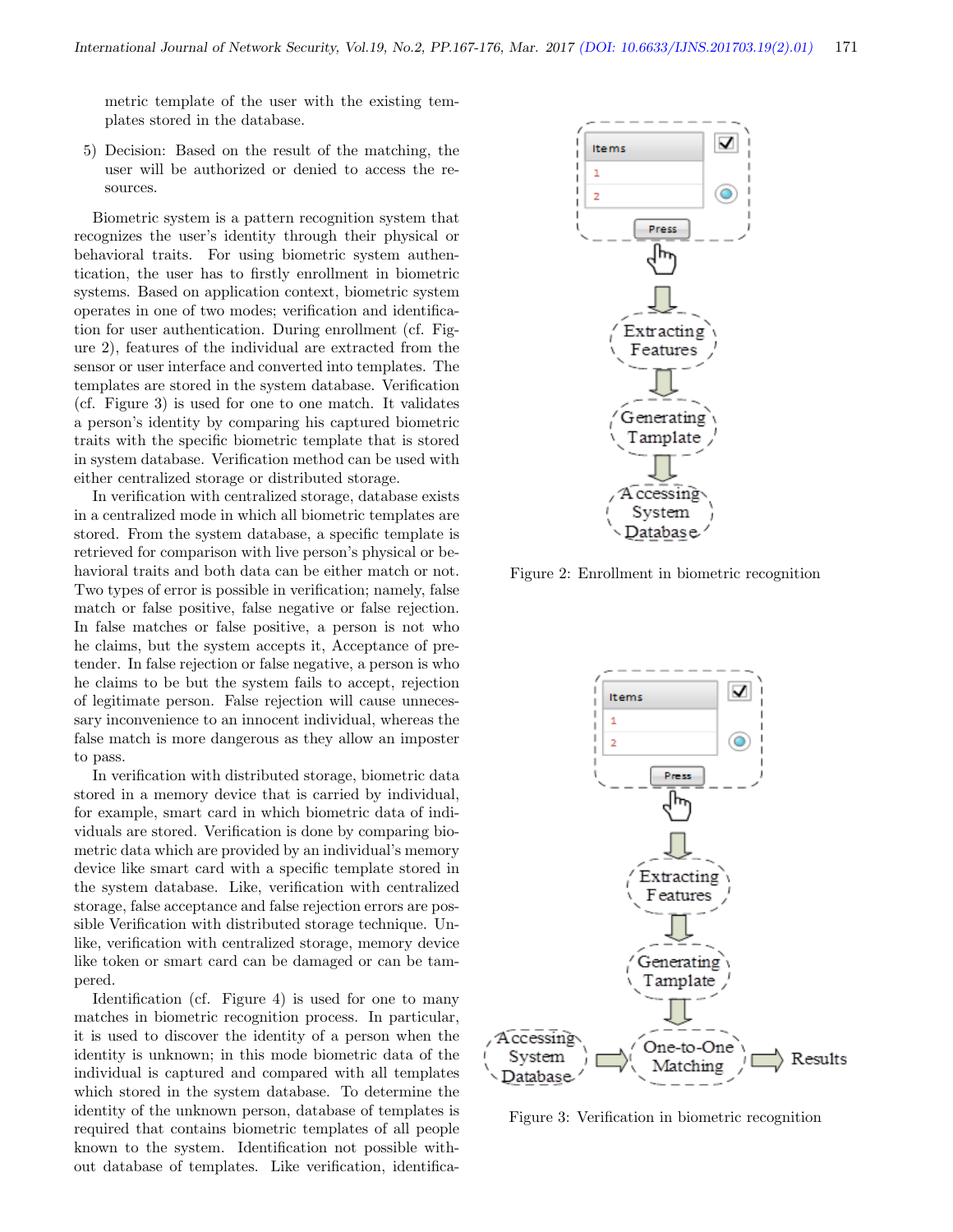tion can also produce two types of error, false match or false reject. There are two types of biometrics; namely, physical traits, behavioral traits (cf. Figure 5). physical biometrics includes five factors of physical attributes that can be used for user authentication. The five factors are discussed below.

- 1) Fingerprint scan: It is largely watched as an precise biometric recognition method. Nowadays, fingerprint scanners are available at low cost and progressively integrated in electronic devices [1]. Among all the biometric techniques, this is the oldest method which has been successfully used in numerous applications. For example, fingerprint scan use in forensic for criminal identification, use in attendance system. Because the patterns of ridges on the fleshy part of fingertips are unique. No two individuals even twins have same fingerprints. The patterns of ridges leave impression on whatever they touch. Injuries such as minor burns or cuts do not mop out or change the pattern , the new skin grows showing the same pattern.
- 2) Retina or iris scan: The idea of distinguishing an individual by using iris patterns was suggested by an ophthalmologist in 1936. Later, the idea appeared in some action movies, including 1983's James Bond "Never Say Never Again", nonetheless at that time it remained science fiction. In 1994, the first automated iris pattern recognition algorithm was proposed by physicist and computer-vision expert John Daugman and patented, and continue to be the basis of all current iris recognition systems and products. These have been used to confirm a person's identity by reading the arrangement of blood vessels in the retina or patterns of color in the iris. It is very reliable technique and difficult to map by forgers.
- 3) Facial recognition: This technique use unique facial attributes to identify an individual. Biometric facial recognition systems generally read the overall structure, shape and proportions of the face taking into account the distance between the eyes, nose, mouth, and jaw edges, upper outlines of the eye sockets, the sides of the mouth, the location of the nose and eyes, etc.
- 4) Finger vein recognition: The technology of finger vein recognition is quite younger then fingerprint or facial recognition system. Finger vein recognition system uses pattern-recognition techniques based on images of human finger vein patterns under the skin's surface. Key advantage of vein patterns for biometric identification is that the forgers cannot easily create a copy of finger vein due to lack of known method, as it is possible with fingerprints.
- 5) Palm vein recognition: As the blood vessels zigzag beneath our skin these give a unique pattern that can be used to identify a person. Infrared beam is used to

enter in the hand and the veins in the person's palm show up as black lines .Like the finger vein, Palm vein also cannot be easily forged. Due to that they can provide highest level of security.

DNA based recognition: At this time, there exists no technique to allow for immediate and automated recognition of DNA samples. DNA analysis and profiling (genetic fingerprinting) needs a lab environment for a number of hours. Though, significant research and development efforts are ongoing to develop this technique, and also to enable governments to better use the millions of DNA profiles collected and archived in databases of DNA.



Figure 4: Identification in biometric recognition process



Figure 5: Physical and behavioral characteristics in biometric recognition

Behavioral biometrics includes three factors of physical attributes that can be used for user authentication;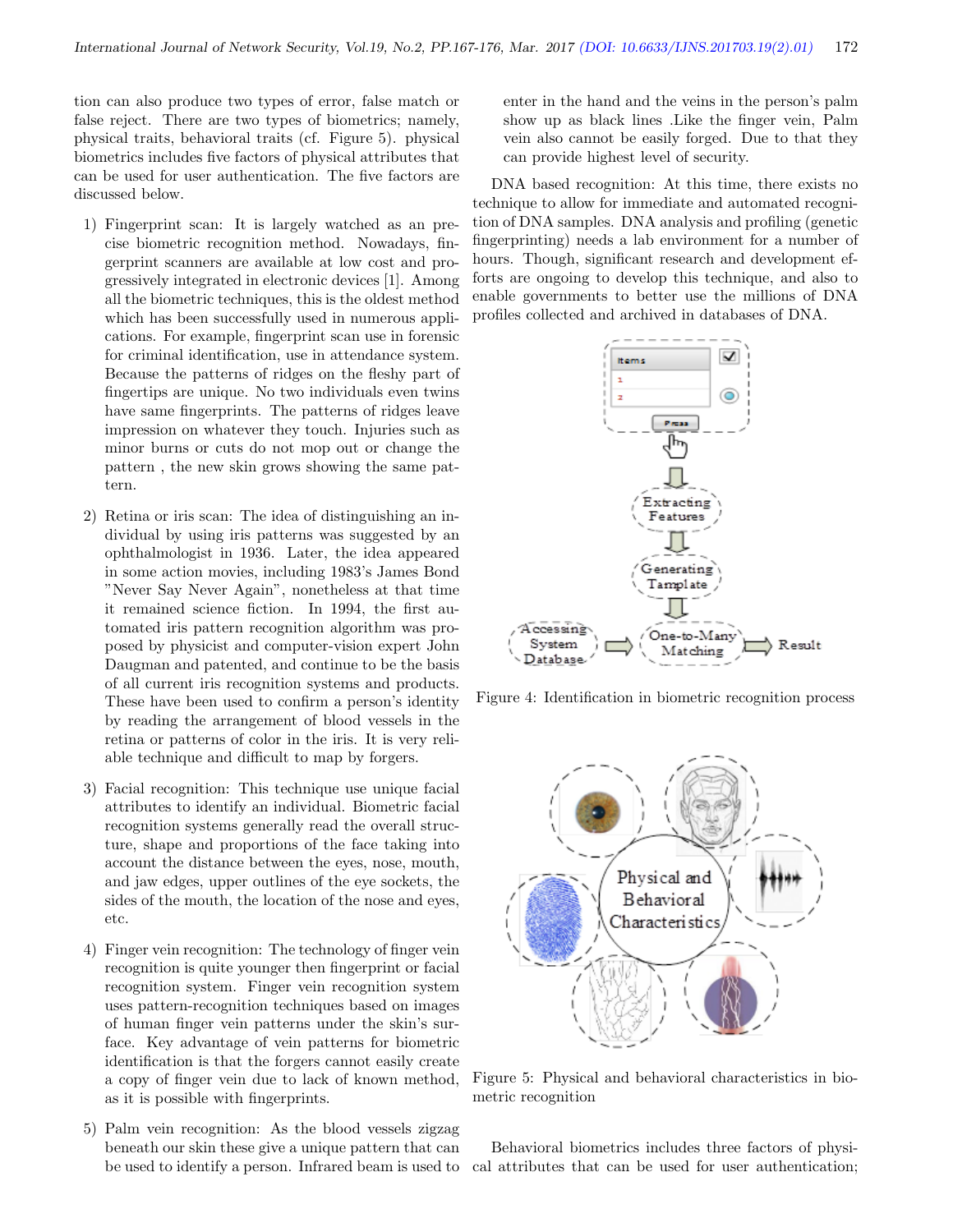namely, voice, signature and keystroke traits. The three factors are discussed below.

- 1) Voice scan: It is behavioral biometric which can be learned or acquired, but also include physiological elements. E.g., the human voice is influenced by the physiological characteristics of lungs, tongue, throat, etc. and its behavioral features evolve and change over time. They can be influenced by factors such as age, illnesses, mood, conversational partner or surrounding noise. It uses a voice print that analyses how a person says a particular word or sequence of words unique to that individual.
- 2) Signature scan: Signature scan is a process of, investigating an individual's signature. The technology investigates speed, direction, and pressure of writing, total time of the signature. Unluckily, signature is one of the least reliable methods of Identification. Forgers have number of ways to reproduce a signature that looks similar to the owner. Signature dynamics is biometric signature recognition systems measure and analyze the physical activity of signing. Important features include stroke order, the pressure applied, the pen-up movements, the angle the pen is held, the time taken to sign, the velocity and acceleration of the signature. Some systems moreover compare the visual image of signatures; however the focus in signature biometrics lies on writer-specific information rather than visual handwritten content.
- 3) Keystroke scan: It is the recognition of keystroke dynamics is the process of investigating the way an individual types at a terminal by monitoring the keyboard inputs thousands of times per second in an attempt to recognize the individual based on habitual typing rhythm patterns. Keystroke dynamics are described by speed (the time a key is pressed, the time between keys pressed), rhythm, precision, keys used (e.g., left Shift key or right Shift key, Caps Lock), and other typing features.

The major issue of biometric recognition is that the information used in biometric recognition changes with age and occupation of persons. Also, It may change or damage due to suffering from physical injuries or diseases. Like, password or card biometric data cannot be changed after any misshaping. Advantage of biometric data is that, they cannot get stolen, lost, replicated or forgotten like password or token, cards. They also can not be forgotten, compromised, shared, observed or guessed like password, secret codes or PIN. You don't need to change biometric data from time to time as you do with passwords. No need to write them as most people write password. Due to high security level and accuracy of biometric authentication, government agencies are also attracted towards the biometric authentication method, for example Indian government used this technology to recognize country's people and name of this program is adhaar. In modern world, improved performance and availability of

equipment at low cost and automated biometric recognition. Therefore biometric applications are categorized into three key sets which are as follows

- 1) Forensic applications: These are used in criminal investigations and archeology. For example, corpse identification, parenthood determination, identifying historical fact from fossils, etc.
- 2) Government applications: This category includes personal documents, for example voter id, passports, ID cards, etc.
- 3) Commercial applications: This category includes physical access control; network logins; e-Commerce, i-Commerce, m-Commerce, ATMs; credit cards; device access to computers, mobile phones; e-Health etc.

A number of provisions and techniques [36] have been suggested to safeguard security and privacy in biometrics. These are Multimodal biometric, Template-ontoken, Match-on-token and Data-hiding methods attack. Data-hiding techniques embed additional information in fingerprint images - an approach similar to hiding digital watermarks in image or audio data to ensure data integrity. If the embedding algorithm remains secret, a service provider can investigate the received fingerprint image for the expected standard watermark to ensure it has been sent from a trusted sensor.

Biometric Systems Development: It is a combination hardware/software system for biometric identification or verification. Key functions of a biometric system are

- 1) Receive biometric samples from an individual.
- 2) Extract biometric feature from the sample.
- 3) Compare the sample of the candidate with stored templates from individuals.
- 4) Indicate identification or verification upon the result of the previous comparison.

Biometric systems have components which are an automated mechanism and interface with application systems. These pieces may be configured to suit different situations. A common issue is where the stored images reside; on a card presented by the person being verified or at host computer. Recognition occurs when an individual's is matched with one of a group of stored images. Biometric accuracy is the system's ability of separating legitimate matches from imposters. Although biometrics technology provides a strong factors. In [27] security priorities scheduling in Network is discussed with focus on security optimization. The scheduling which considered security, all task want execute in secure mode. The most important Network users' requirements can be representing in form many arrangements therefore it falls under category of NP Class Problem [7, 8, 18, 20, 25, 28, 29, 30, 31, 34, 35]. Then GA and variants applied for single objective optimization. Then NSGA II and variants applied [24] for multi-objective optimization.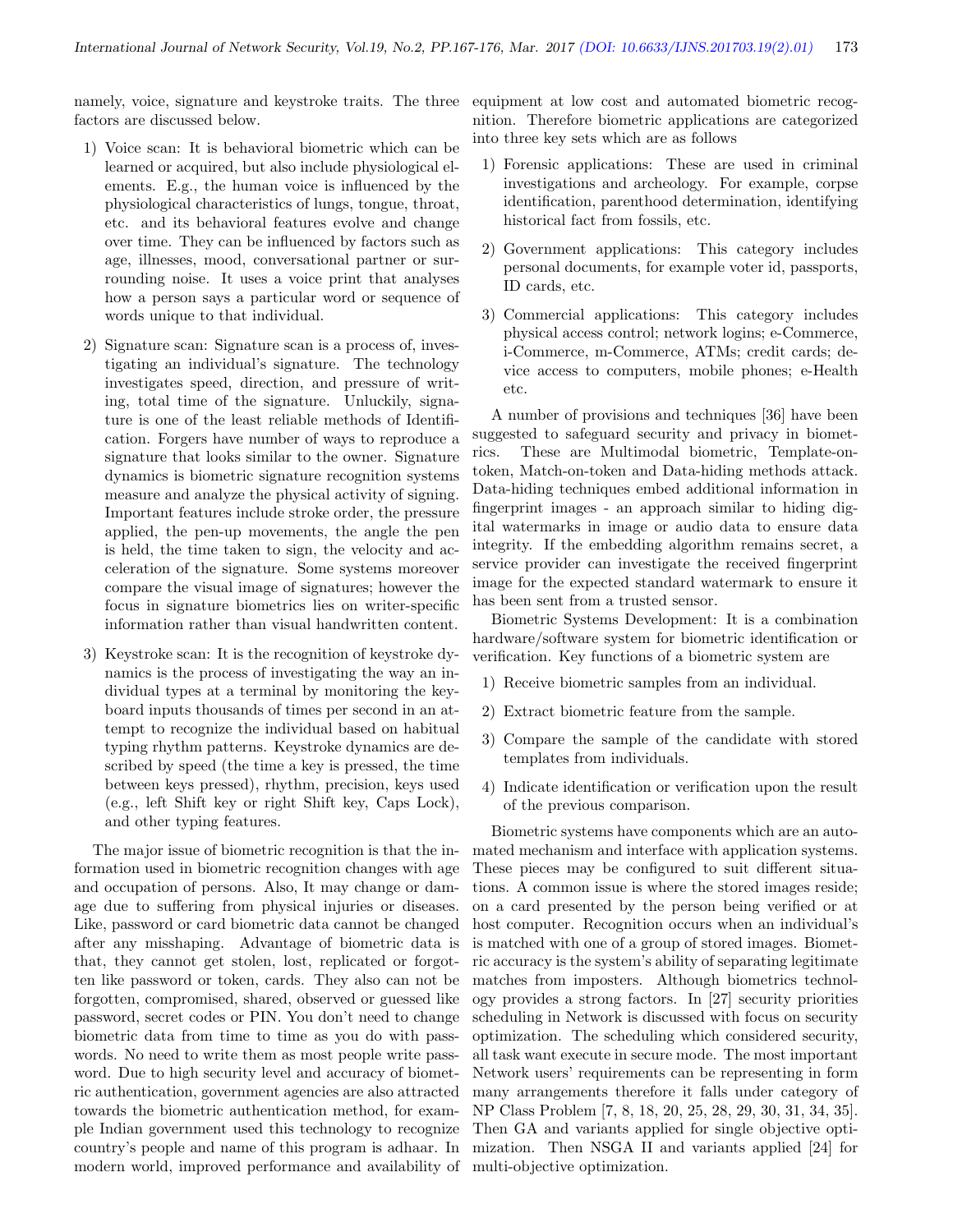# 8 Conclusions

Because of the changing security maps, clearly some organizations are required to arrange security solutions that preserve adequate counter-measures for every threat and provide the capability to meet industry regulations- Security is very big social issue as a practical and technical one. According to the new economy, information is important both as input and output. Hence information security measurement must be high priority. Security needs must constantly keep pace with ever changing technologies and application. The e-security challenges are many both from the viewpoint of their categories as well as from the view of their way of information implementation in the network.

E-security cannot be achieved through technology alone. There is almost boundless number of ways by which e-network or e-world set up could be assaulted by hackers, crackers and disgruntled insiders. Common threats include active and passive attacks, hacking, malware, Denial of Service (DoS), and vulnerabilities. We control the e-security issue by the three basic attributes known as C.I.A. (Confidentiality, Integrity, and Availability). India has taken a number of strategic initiatives to strengthen information security. This has included the enactment of the Information Technology Act 2000. ISO/IEC 27001 provides a sound basis for the development of a security policy. Biometric recognition is studied and being implemented as a key approach for e-security solution.

## Acknowledgments

The research is supported by Ministry of Education Malaysia (MOE) and conducted in collaboration with Research Management Center (RMC) at University Teknologi Malaysia (UTM) under VOT NUMBER: Q.J130000.2628.11J31. The authors gratefully acknowledge the anonymous reviewers for their valuable comments.

### References

- [1] M. H. Aghdam, P. Kabiri, "Feature selection for intrusion detection system using ant colony optimization," International Journal of Network Security, vol. 18, no. 3, pp. 420–432, 2016.
- [2] N. Anwar, I. Riadi, A. Luthfi, "Forensic SIM card cloning using authentication algorithm," International Journal of Electronics and Information Engineering, vol. 4, no. 2, pp. 71–81, 2016.
- [3] T. Y. Chang, M. S. Hwang, W. P. Yang, "A communication-efficient three-party password authenticated key exchange protocol," Information Sciences, vol. 181, pp. 217–226, 2011.
- [4] G. G. Deverajan, R. Saravanan, "A novel trust based system to detect the intrusive behavior in MANET,"

International Journal of Electronics and Information Engineering, vol. 3, no. 1, pp. 31–43, 2015.

- [5] W. R. Ghanem, M. Shokir, and M. Dessoky, "Defense against selfish PUEA in cognitive radio networks based on hash message authentication code," International Journal of Electronics and Information Engineering, vol. 4, no. 1, pp. 12–21, 2016.
- [6] K. Gupta, K. Gupta, O. Kaiwartya, "Dynamic ad hoc transport protocol (D-ATP) for mobile Ad hoc networks," IEEE 5th International Conference on Generation Information Technology Summit (Confluence), pp. 411–415, 2014.
- [7] D. He, J. Chen, and J. Hu, "Weaknesses of a remote user password authentication scheme using smart card," International Journal of Network Security, vol. 13, no. 1, pp. 58–60, 2011.
- [8] B. Kadri, M. Feham, and A. Mhammed, "Efficient and secured ant routing algorithm for wireless sensor networks," International Journal of Net-work Security, vol. 16, no. 2, pp. 149–156, 2014.
- [9] B. Kadri, M. Feham, and A. Mhammed, "Efficient and secured ant routing algorithm for wireless sensor networks," International Journal of Network Security, vol. 16, no. 2, pp. 149–156, 2014.
- [10] O. Kaiwartya, S. Kumar, "Geocast routing: Recent advances and future challenges in vehicular adhoc networks," in IEEE International Conference on Signal Processing and Integrated Networks (SPIN'14), pp. 291–296, 2014.
- [11] O. Kaiwartya, S. Kumar, "Cache agent based geocasting (CAG) in VANETs," International Journal of Information and Communication Technology, vol. 7, no. 6, pp. 562–584, 2015.
- [12] O. Kaiwartya, S. Kumar, "Enhanced caching for geocast routing in vehicular Ad hoc network," in Intelligent Computing, Networking, and Informatics, pp. 213–220, Springer, 2014.
- [13] O. Kaiwartya, S. Kumar, "Geocasting in vehicular adhoc networks using particle swarm optimization," in ACM Proceedings of the International Conference on Information Systems and Design of Communication, pp. 62–66, 2014.
- [14] O. Kaiwartya, S. Kumar, "Guaranteed geocast routing protocol for vehicular adhoc networks in highway traffic environment," Wireless Personal Communications, vol. 83, no. 4, pp. 2657-2682, 2015.
- [15] O. Kaiwartya, S. Kumar, R. Kasana, "Traffic light based time stable geocast (T-TSG) routing for urban VANETs," in IEEE Sixth International Conference on Contemporary Computing (IC3), pp. 113– 117, 2013.
- [16] O. Kaiwartya, S. Kumar, D. K. Lobiyal, A. H. Abdullah, A. N. Hassan, "Performance improvement in geographic routing for vehicular Ad hoc networks," Sensors, vol. 14, no. 12, pp. 22342–22371, 2014.
- [17] O. Kaiwartya, S. Kumar, D. K. Lobiyal, P. K. Tiwari, A. H. Abdullah, A. N. Hassan, "Multiobjective dynamic vehicle routing problem and time seed based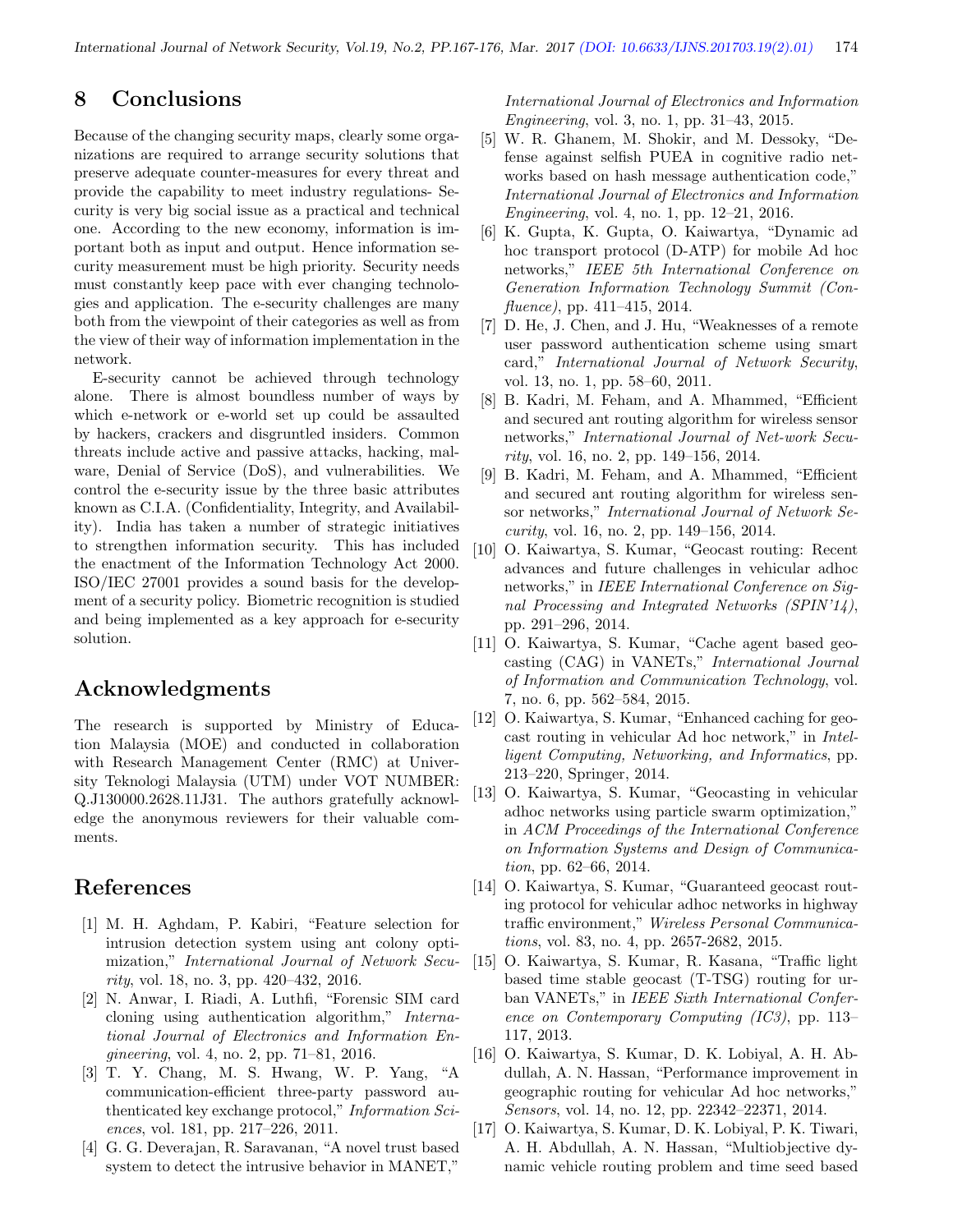of Sensors, vol. 2015, Article ID 189832, 14 pages, 2015.

- [18] M. Kumar, "An enhanced remote user authentication scheme with smart card," International Journal of Network Security, vol. 10, no. 3, pp. 175–184, 2010.
- [19] R. Kumar, S. Kumar, D. Shukla, R. S. Raw, O. Kaiwartya, "Geometrical localization algorithm for three dimensional wireless sensor networks," Wireless Personal Communications, vol. 79, no. 1, pp. 249–264, 2014.
- [20] C. C. Lee, S. T. Chiu, and C. T. Li, "Improving security of a communication-efficient three-party password authentication key exchange protocol," *Inter*national Journal of Network Security, vol. 17, no. 1, pp. 1–6, 2015.
- [21] C. C. Lee, C. H. Liu, and M. S. Hwang, "Guessing attacks on strong-password authentication protocol," International Journal of Network Security, vol. 15, no. 1, pp. 64–67, Jan. 2013.
- [22] C. T. Li, M. S. Hwang, "An online biometrics-based secret sharing scheme for multiparty cryptosystem using smart cards," International Journal of Innovative Computing, Information and Control, vol. 6, no. 5, pp. 2181–2188, May 2010.
- [23] C. T. Li and M. S. Hwang, "An efficient biometricsbased remote user authentication scheme using smart cards", Journal of Network and Computer Applications, vol. 33, pp. 1–5, 2010.
- [24] W. T. Li, T. H. Feng, and M. S. Hwang. "Distributed detecting node replication attacks in wireless sensor networks: A survey," International Journal of Network Security, vol. 16, no. 5, pp. 323–330, 2014.
- [25] C. Lin, Y. Li, K. Lv, and C. C. Chang, "Ciphertextauditable identity-based encryption," International Journal of Network Security, vol. 17, no. 1, pp. 23– 28, 2015.
- [26] E. U. Opara, O. A. Soluade, "Straddling the next cyber frontier: The empirical analysis on network security, exploits, and vulnerabilities," *International* Journal of Electronics and Information Engineering, vol. 3, no. 1, pp. 10–18, 2015.
- [27] S. Prakash and D. P. Vidyarthi, "Observations on effect of IPC in GA based scheduling on computational grid," International Journal of Grid and High Performance Computing, vol. 4 no. 1, pp. 66–79, 2012.
- [28] S. Prakash and D. P. Vidyarthi, "Load balancing in computational grid using genetic algorithm," International Journal of Advances in Computing, Scientific and Academic Publishing, vol. 1 no. 1, pp. 8–17, 2011.
- [29] S. Prakash and D. P. Vidyarthi, "Immune genetic algorithm for scheduling in computational grid," Journal of Bio-Inspired Computing, vol. 6, no. 6, pp. 397– 408, 2014.
- [30] S. Prakash and D. P. Vidyarthi, "A novel scheduling model for computational grid using quantum genetic algorithm," Journal of Supercomputing, vol. 65, no. 2, pp. 742–770, 2013.
- solution using particle swarm optimization," *Journal* [31] S. Prakash and D. P. Vidyarthi, "Maximizing availability for task scheduling in computational grid using GA," Concurrency and Computation: Practice and Experience, vol. 27, no. 1, pp. 197–210, 2015.
	- [32] M. Prasad, K. P. Chou, A. Saxena, O. P. Kawrtiya, D. L. Li, C. T. Lin, "Collaborative fuzzy rule learning for Mamdani type fuzzy inference system with mapping of cluster centers," in IEEE Symposium on Computational Intelligence in Control and Automation  $(CICA'14)$ , pp. 1–6, 2014.
	- [33] R. S. Rao, S. K. Soni, N. Singh, O. Kaiwartya, "A probabilistic analysis of path duration using routing protocol in VANETs," International Journal of Vehicular Technology, vol. 2014, Article ID 495036, 10 pages, 2014.
	- [34] C. Y. Sun and C. C. Chang, "Cryptanalysis of a secure and efficient authentication scheme for access control in mobile pay-TV systems," International Journal of Network Security, vol. 18, no. 3, pp. 594– 596, 2016.
	- [35] J. Wei, W. Liu, X. Hu, "Secure andefficient smart card based remote user password authentication scheme," International Journal of Network Security, vol. 18, no. 4, pp. 782–792, 2016.
	- [36] H. Zhu, Y. Zhang and X. Wang, "A novel onetime identity-password authenticated scheme based on biometrics for e-coupon system," International Journal of Network Security, vol. 18, no. 3, pp. 401– 409, 2016.

Omprakash Kaiwartya received his Ph.D. and M.Tech degrees in Computer Science from School of Computer and Systems Sciences, Jawaharlal Nehru University, New Delhi, India in 2015 and 2012 respectively. He is currently associated with Faculty of Computing, Universiti Teknologi Malaysia (UTM), Skudai Johor, Malaysia as Post-Doctoral Fellow. His research interests include Vehicular Ad-hoc Networks, Mobile Ad-hoc Networks and Wireless Sensor Networks. Dr. Omprakash has published papers in International Journals and Conferences with publishers including ACM, IEEE, Elsevier, Springer, MDPI, KIIS, InderScience and Hindawi.

Mukesh Prasad (M'13) received his Ph.D. degree in computer science from National Chiao Tung University, Hsinchu, Taiwan in 2015 and master degree in computer application from Jawaharlal Nehru University, New Delhi, India, in 2009. He is currently associated with National Chiao Tung University, Hsinchu, Taiwan as Post-Doctoral Researcher. His current research interests include machine learning, pattern recognition, fuzzy systems, neural networks and Wireless Sensor Networks. Dr. Mukesh has published papers in international journal papers and conferences including IEEE Transactions, ACM and Springer.

Abdul Hanan Abdullah received his Ph.D. degree from Aston University in Birmingham, United Kingdom in 1995. He is currently working as a Professor at Universiti Teknologi Malaysia (UTM). He was the dean